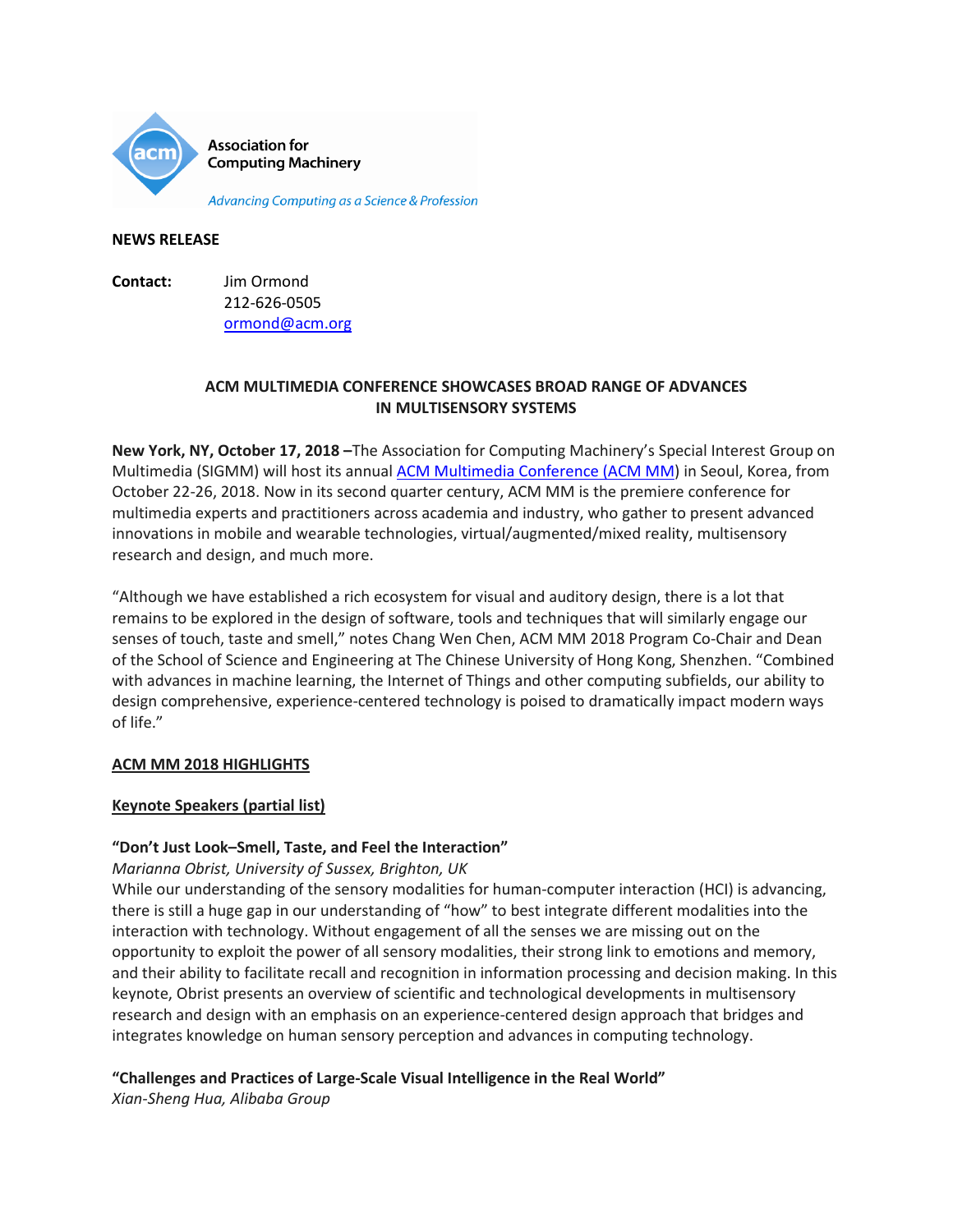Visual intelligence serves as an integral cornerstone in the development of many artificial intelligence systems, and considerable progress has been made in this rapidly advancing field in recent years. At the same time, however, how exactly to incubate the right technologies and ensure they subsequently produce real-world business value remains a challenge in many regards. In this talk, Hua will analyze current challenges facing the integration of visual intelligence, and identify key points that will help guide the future development and application of visual intelligence to solve real-world problems.

## **"Living with Artificial Intelligence Technology in Connected Devices around Us"**

## *Gary Gunbae Lee, Samsung*

As the Internet of Things and machine learning continue to advance simultaneously, we find the environments in which we live to be increasingly populated with intelligence and connected devices. In this talk Lee will discuss Samsung's AI vision as a device company, and how the uses and applications of their devices have evolved along strategic lines over time.

## **"Transforming Retailing Experiences with Artificial Intelligence"**

### *Bowen Zhou, JD.com*

With its ability to combine knowledge of consumers, products and scenarios simultaneously, AI has already had a dramatic effect on the retail industry. Zhou will show how computer vision techniques can lead to a better understanding of consumers, how natural language processing can be used to support customer services through emotion computing, and how AI is building the very fundamental technology infrastructure for RaaS.

## **Best Papers (partial list of the finalists)**

## **"GestureGan for Hand Gesture-to-Gesture Translation in the Wild"**

*Hao Tang, Nicu Sebe, University of Trento; Wei Wang , University of Trento, EPFL; Dan Xu, University of Trento, University of Oxford; Yan Yan, Texas State University*

Hand gesture-to-gesture translation in the wild is a challenging task since hand gestures can have arbitrary poses, sizes, locations and self-occlusions. Therefore, this task requires a high-level understanding of the mapping between the input source gesture and the output target gesture. To tackle this problem, the authors propose a novel hand Gesture Generative Adversarial Network (GestureGAN).

# **"Understanding Humans in Crowded Scenes: Deep Nested Adversarial Learning and a New Benchmark for Multi-Human Parsing"**

# *Jian Zhao , Yu Cheng , Jianshu Li, Li Zhou, Terence Sim, Yan Shuicheng, Jiashi Feng, National University of Singapore*

Despite the noticeable progress in perceptual tasks like detection, instance segmentation and human parsing, computers still perform unsatisfactorily on visually understanding humans in crowded scenes, such as group behavior analysis, person re-identification and autonomous driving, etc. The authors present a new large-scale database Multi-Human Parsing (MHP) for algorithm development and evaluation, which advances the state of the art in understanding humans in crowded scenes.

# **"Beyond Narrative Description: Generating Poetry from Images by Multi-Adversarial Training"**

*Bei Liu, Makoto P Kato, Masatoshi Yoshikawa, Kyoto University; Jianlong Fu, Microsoft Research* Automatic generation of natural language from images has attracted extensive attention. The authors go one step further to investigate a method of generating poetic language (with multiple lines) from an image.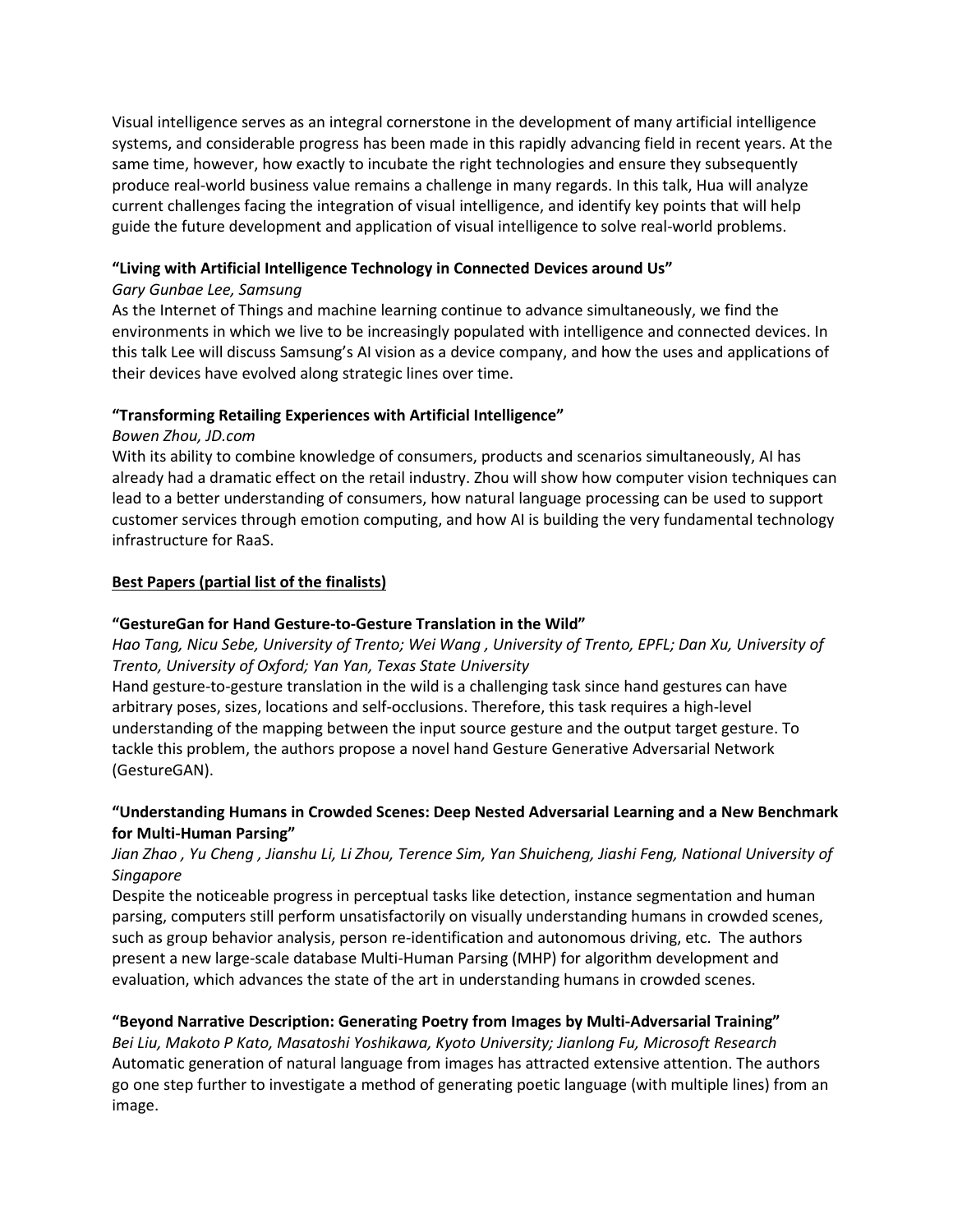### **Additional Conference Highlights Include:**

### **AltMM 2018, the 3rd International Workshop on Multimedia Alternate Realities**

Multimedia experiences allow us to access other worlds, to live other people's stories, to communicate with or experience alternate realities. Different spaces, times or situations can be entered thanks to multimedia contents and systems, which coexist with our current reality, and are sometimes so vivid and engaging that we feel we are living in them. Advances in multimedia are making it possible to create immersive experiences that may involve the user in a different or augmented world, as an alternate reality. This workshop aims at exploring how the synergy between multimedia technologies can foster the creation of alternate realities and make their access an enriching and valuable experience. The program will contain a combination of oral and invited keynote presentations, and poster, demo and discussion sessions, altogether enabling interactive scientific sharing and discussion between practitioners and researchers.

#### **Multimedia Grand Challenge**

The Multimedia Grand Challenge presents a set of problems and issues from industry leaders and top academic institutions, geared to engage the multimedia research community in solving relevant, interesting and challenging questions for multimedia on a three-to-five-year vision. The three challenges are: Content-based Video Relevance Prediction Challenge; Perfect Corp. Challenge 2018: Half Million Beauty Product Image Recognition; and Social Media Headline Prediction.

#### **Brave New Ideas (partial list)**

### **Fluid Annotation: a Human-Machine Collaboration Interface for Full Image Annotation**

*Misha Andriluka, Google; Jasper Uijlings, Vittorio Ferrari, Google Research* The authors introduce Fluid Annotation, an intuitive human-machine collaboration interface for annotating the class label and outline of every object and background region in an image.

### **Harnessing AI for Speech Reconstruction Using Multi-view Silent Video Feed**

*Yaman Kumar, Mayank Aggarwal, Pratham Nawal, Nataji Subhas Institute of Technology; Shin'ichi Satoh, National Institute of Informatics; Rajiv Ratn Shah, Indraprastha Institute of Information Technology; Roger Zimmermann, National University of Singapore*

Speechreading or lipreading is the technique of understanding and getting phonetic features from a speaker's visual features such as movement of lips, face, teeth and tongue. It has a wide range of multimedia applications such as in surveillance, internet telephony, and as an aid to a person with hearing impairments. In this paper, the authors present the world's first ever multi-view speech reading and reconstruction system.

### **Cross-Modal Health State Estimation**

## *Nitish Nag, Vaibhav Pandey, Preston Putzel, Hari Bhimaraju, Ramesh Jain, University of California, Irvine; Srikanth Krishnan, University of California, Los Angeles*

Individuals create and consume more diverse data about themselves today than any time in history. Sources of this data include wearable devices, images, social media, geospatial information and more. A tremendous opportunity rests within cross-modal data analysis that leverages existing domain knowledge methods to understand and guide human health. In this work we fuse multiple user-created and open source data streams along with established biomedical domain knowledge to give two types